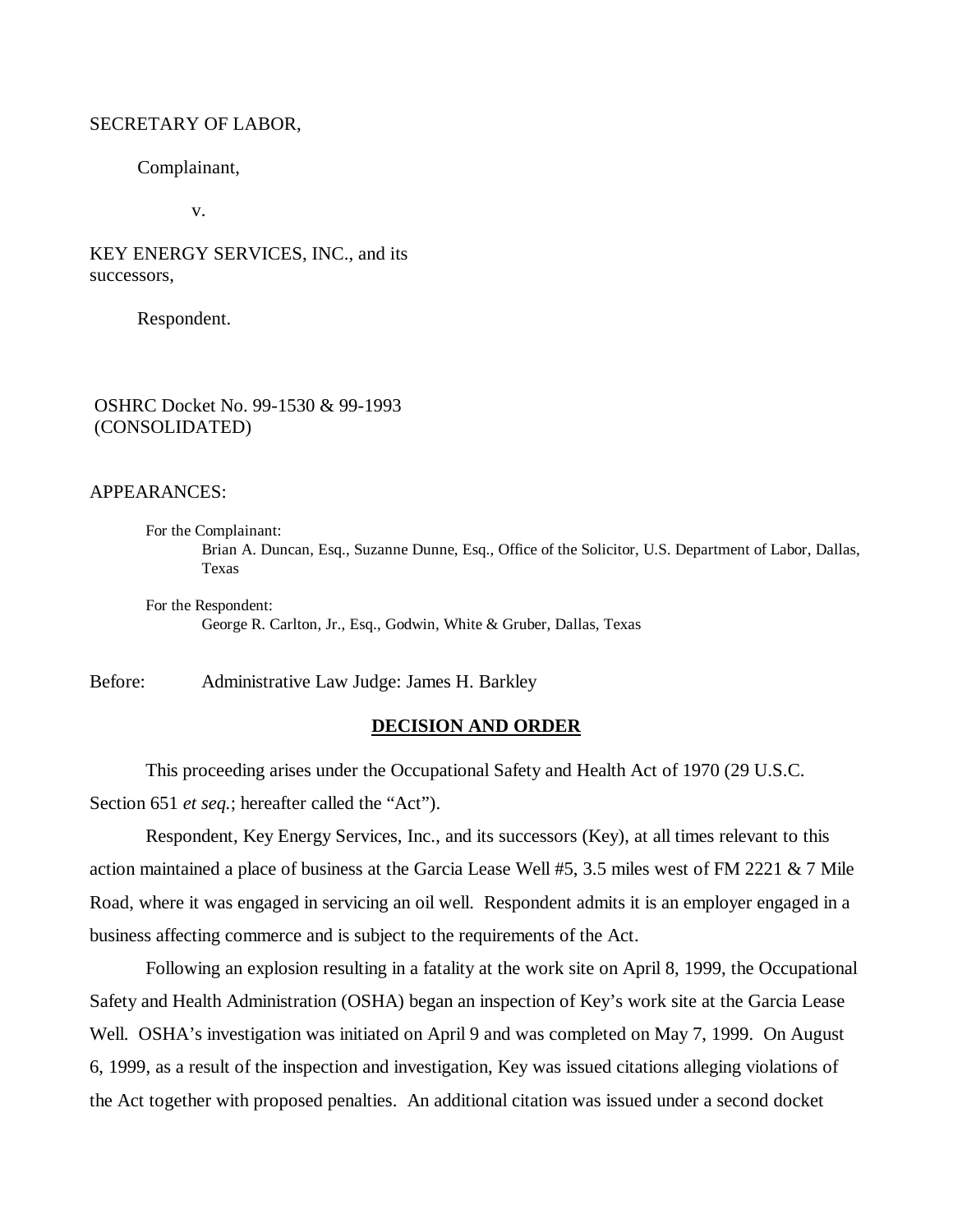number on September 8, 1999. By filing a timely notice of contest Key brought these proceedings before the Occupational Safety and Health Review Commission (Commission).

The citations were consolidated for hearing, and on June 7, 2000, a hearing was held in Corpus Christi, Texas. The parties have submitted briefs on the issues and these matters are ready for disposition.

## **Docket # 00-1993, Alleged Violation of §5(a)(1)**

Serious citation 3, item 1 alleges:

Section  $5(a)(1)$  of the Occupational Safety and Health Act of 1970: The employer did not furnish employment and a place of employment which were free from recognized hazards that were causing or likely to cause death or serious physical harm to employees in that employees were exposed to a fire/explosion and struck-by hazards:

At the Garcia Lease Well #5 during well workover operations in April 1999, the employer did not protect employees from the recognized hazard of performing work on the well without positive well control and then not working safely with a well under pressure, as referenced in the API Recommended Practice 54 (1992), Paragraph 5.3.4 which states, "Prior to initiating well servicing operations, the well shall be checked for pressure and if pressure is indicated, the operator's authorized person shall be notified; then proper steps should be taken to remove pressure or to operate safely under pressure before commencing operations." During the work an employee was fatally struck by flying parts from Vacuum Truck No. 402 where the cargo tank exploded while catching an overflow of petroleum oil/gas via direct connection to the casing side of the well.

Among others, one feasible and acceptable abatement method to correct these hazards would be to circulate the oil/gas mixture to stabilize pressures throughout the well (i.e. between down hole and the surface) and halt all work until positive well control has been established and maintained. Wells with the potential for oil/gas pressure surges should not be directly connected to unrated pressure tanks (closed systems).

# *Facts*

It is undisputed that the Garcia Lease Well #5 was operated by Mueller Engineering prior to and including April 7 and 8, 1999 (Tr. 7, 10, 76). On April 7, 1999 Key Energy Services, formerly Dawson Production Services (Tr. 23, 102-03), began a "workover" operation on the well, converting it from a gas-lift well, wherein the operator injects gas into the ground, pressurizing the well and forcing the oil in the ground formation up the well bore, to a pump well (Tr. 6, 10, 17, 32, 42).

Damacio Pena, Jr. has been an oil rig supervisor with Key since 1981, and has worked in the oil field since 1974 or '75 (Tr. 24, 76). Pena testified that the gas-lift supply to the well bore had been shut off, and any gas remaining in the well was being bled down when the Key crew arrived at the Well #5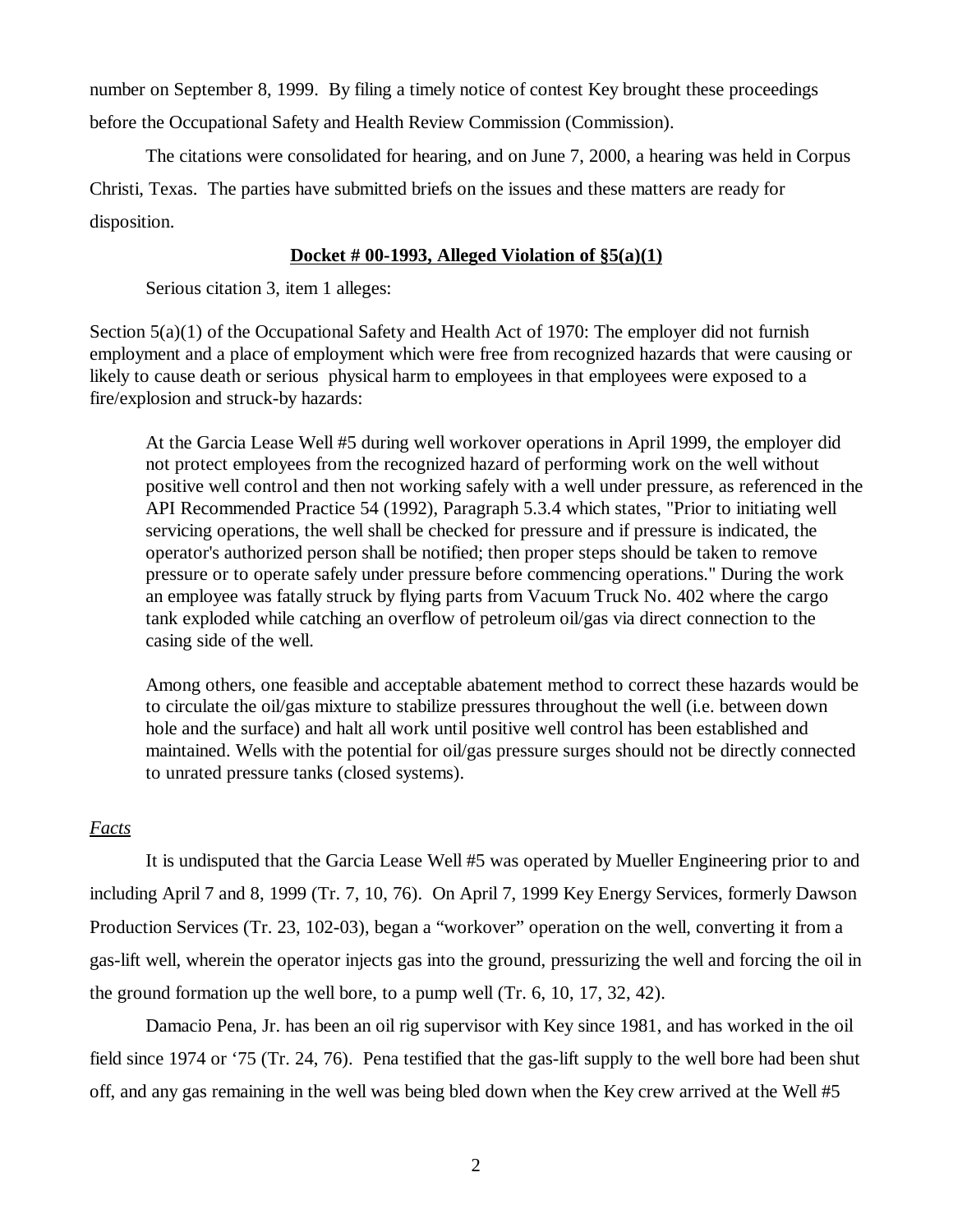work site on April 7, 1999 (Tr. 33, 76-79). Pena stated that although Mueller had removed the pressure gauge from the needle valve, he could hear the gas escaping through the valve as it was bled off (Tr. 34). Pena stated that he could gauge, by the pitch of the whine of the gas passing through the needle valve, how much pressure was in the well (Tr. 34). Pena testified, that, as the well didn't have much pressure, they removed the bull plug with the needle valve, and bled down to atmosphere within five or ten minutes (Tr. 35). Key began working about 8:00 a.m., erecting their rig, and installing blowout preventers (Tr. 35, 80; Exh. C-12). The Key crew then ran 22 stands of pipe into the hole (Tr. 36-37). Pena testified that at some point during the operation, a small amount of residual gas and oil worked its way to the surface and began to come over the blow-out preventers (Tr. 36, 38, 81). Pena testified that a well that is "gassing" will continue to flow, spilling oil and emanating vapors which are both flammable and toxic if inhaled (Tr. 30). Pena acknowledged that gas coming out of the #5 well on April 7, 1999 was a safety hazard, and that it was important to "kill" a well before working on it (Tr. 29, 38). Pena stated that, consequently, the decision was made to kill the well, by dumping oil down the bore; the oil would create a hydrostatic cap and contain whatever gas and oil might be rising out of the well (Tr. 37-38). Between 5:00 and 6:00 p.m. Pena dumped 60 barrels of oil down the casing to keep the well from "kicking"<sup>1</sup> (Tr. 35, 40; Exh. C-12). Pena testified that the addition of oil or salt water to kill a well is standard practice in the industry (Tr. 38, 96).

The Key crew found no pressure on the well when they arrived on the work site on April 8, 1999 (Tr. 44). Rather, the fluid level in the well had dropped, creating a slight vacuum (Tr. 84). Pena testified that his crew finished going into the hole with their pipe, and took down their blowout preventers and set up the pump (Tr. 45; Exh. C-13). Pena stated that there was no evidence that any pressure was coming off the well (Tr. 45). Pena's crew then ran fifteen 25' x 3/4" rods down the pipe (Tr. 46). During this period oil began to flow out of the pump casing valve (Tr. 46; Exh. C-16). Pena testified that, based on his experience, because the well bore was full to the top, every time they ran a rod into the hole, oil was displaced, and was backing up into the pump casing (Tr. 46). Pena stated that he could see the oil welling up the rod stripper as the rods were going in; the oil level would then fall as the oil dribbled out the valve, which was lower on the pump casing (Tr. 47). Pena stated that whenever

<sup>&</sup>lt;sup>1</sup> While Pena used "kick" to describe the result of gas rising to the surface of the well bore, Complainant's expert witness, Randy McClay, defined a "kick" as the entry of fluids from the surrounding formation into the well bore at the bottom of the hole (Tr. 150). Key's expert, Ronald Britton, described a "kick" as "drill[ing] into an unexpected high-pressure zone" (Tr. 290-91).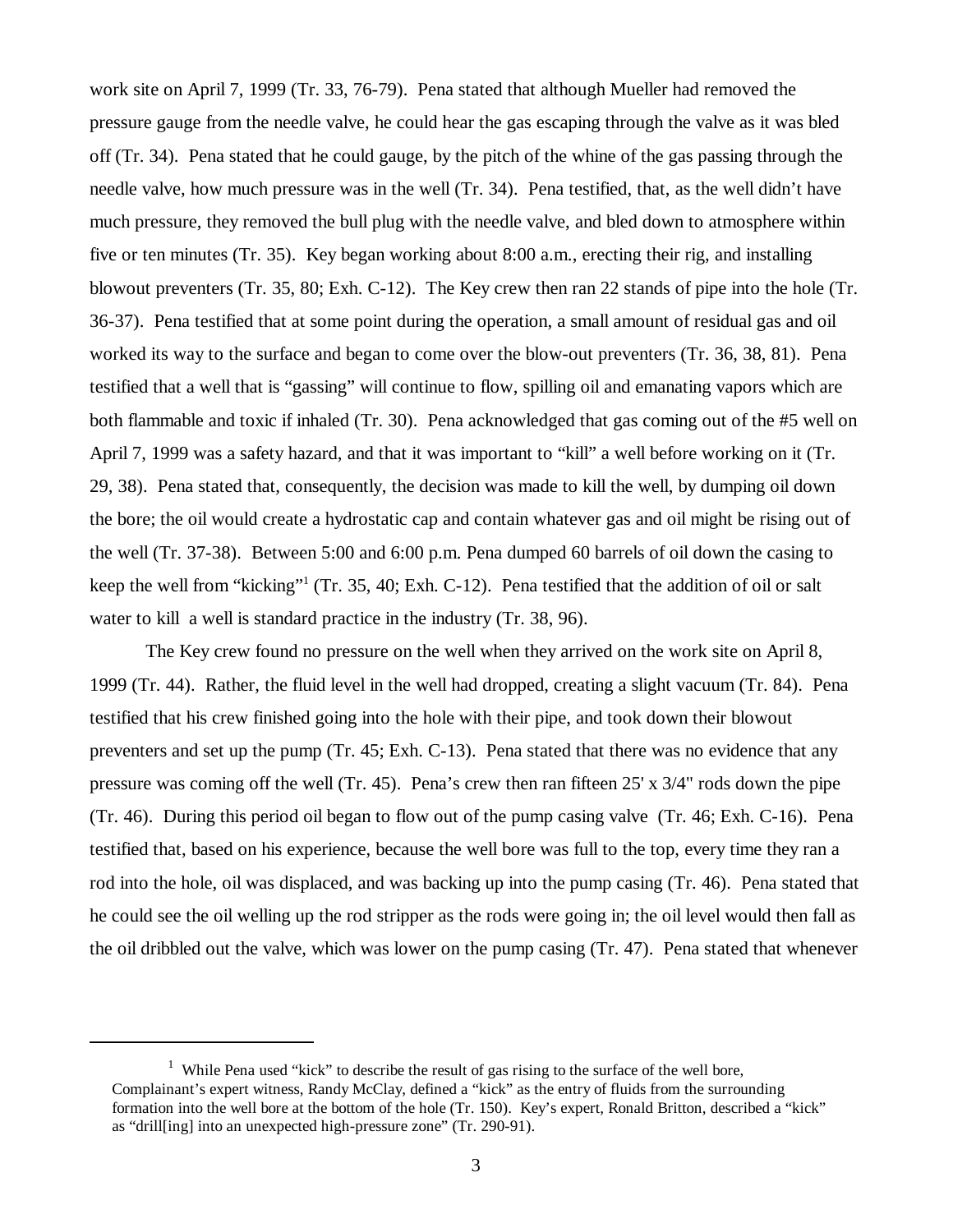they stopped running rods, the oil would stop leaking out (Tr. 47, 85, *See also,* testimony of Pena's operator, Ruben Duron, Tr. 129, 144).

 Pena admitted that a well that was previously under control might re-pressurize (Tr. 67, 69). Pena testified that he keeps an eye on the well for signs that it is going to kick, such as an uncontrolled flow (Tr. 67, 93). In this case, Pena stated that if the #5 well had been under pressure, he would have expected some gas to migrate to the surface overnight (Tr. 68). Pena testified that the #5 well never gave any indication that it was going to kick, or was under any pressure not controlled by the 60 barrels of oil he had put into the well (Tr. 82).

### *The Citation*

Citation 3, item 1 alleges a violation of the general duty clause,  $\S(3a)(1)$  of the Act. In order to prove a violation of  $\S(3)(1)$  the Secretary must show that: (1) a condition or activity in the workplace presented a hazard to an employee, (2) the hazard was recognized, (3) the hazard was likely to cause death or serious physical harm, and (4) a feasible means existed to eliminate or materially reduce the hazard. The evidence must show that the employer knew, or with the exercise of reasonable diligence could have known, of the violative conditions. *Tampa Shipyards, Inc.*, 15 BNA OSHC 1533, 1991-93 CCH OSHD ¶29,617 (Nos. 86-360, 86-469, 1992).

 A recognized hazard has been defined as a practice, procedure or condition under the employers' control that is known to be hazardous either constructively, *i.e.,* by the industry in general, or actually, by the cited employer in particular. *Pelron Corporation*, 12 BNA OSHC 1833, 1986 CCH OSHD ¶27,605 (No. 82-388, 1986). Citation 3, item 1 states that the hazardous condition present at Key's work site was that of performing work on the well without positive well control, and of not working safely with a well under pressure. Complainant points to Key's Employee Safety Handbook, which states that "[p]ositive well control is to be established when the job first begins and maintained at all times" (Exh C-2), as evidence that Key recognized the cited hazard. The Complainant also points to American Petroleum Institute's (API) Recommended Practice 54 (1992), Paragraph 5.3.4 which states:

 Prior to initiating well servicing operations, the well shall be checked for pressure and if pressure is indicated, the operator's authorized person shall be notified; then proper steps should be taken to remove pressure or to operate safely under pressure before commencing operations.

### (Tr. 238-40; Exh. C-3).

Key's employee handbook, and the testimony of Key's own witnesses, Pena and Britton, set forth below, establish that Key actually recognized the need to ensure positive well control, and to work safely with a well under pressure. However, Key maintains that on April 8, 1999 the #5 well was under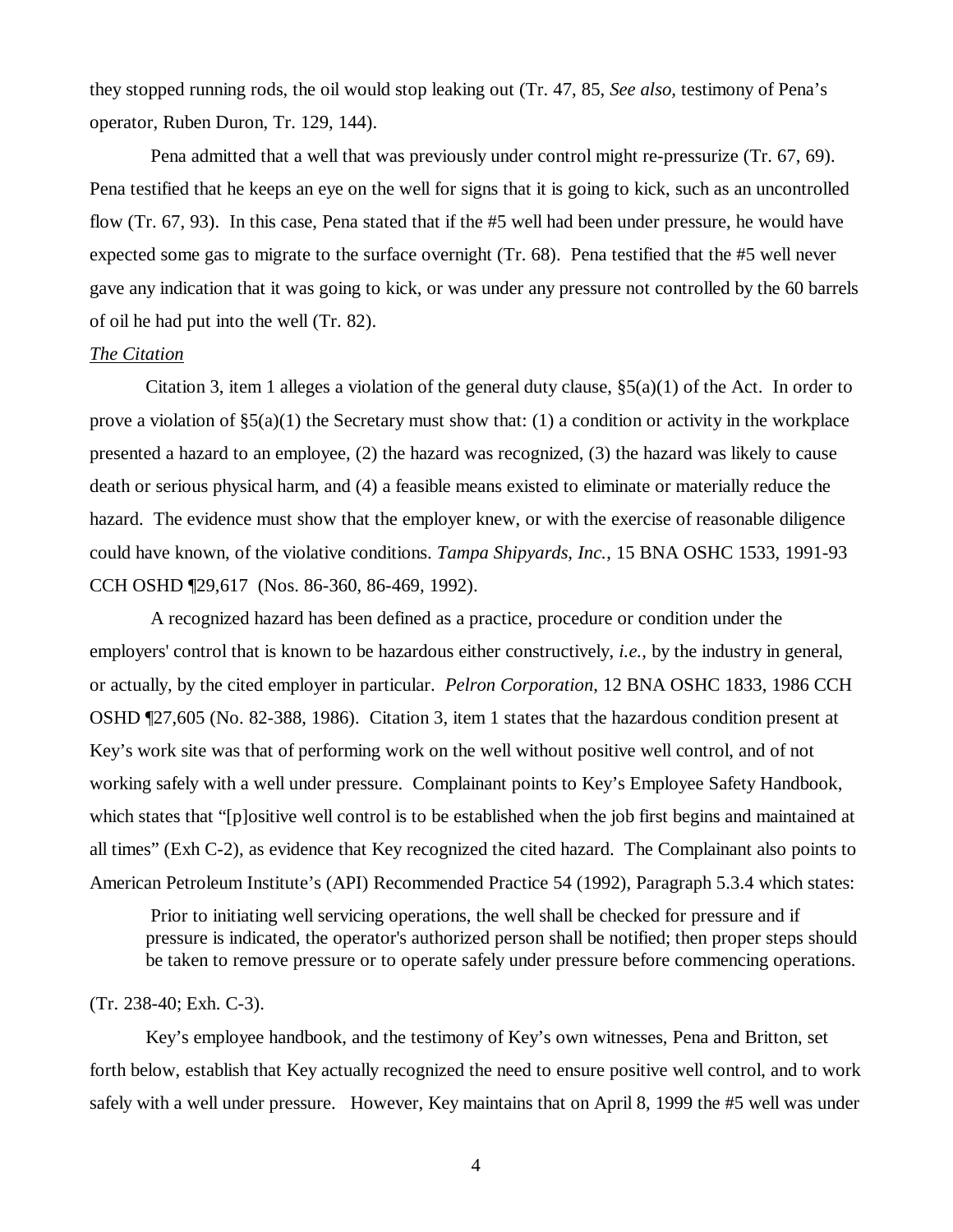positive control, and that there was no pressure on the well. That is, Key argues that the described hazardous conditions were not present.

#### *Expert Testimony*

Randy McClay, a consulting chemical and petroleum engineer with experience in workover operations (Tr. 146-47, 149), testified for the Complainant. McClay testified that the #5 well was not under positive control on April 8, 1999 (Tr. 203). McClay testified that when a well is under positive control, there is a no flow condition in the well bore because of the static pressure at the bottom of the hole (Tr. 155). According to McClay, positive well control is established when no fluid enters the well bore, and none comes to the surface (Tr. 155). McClay testified that the mere fact that oil was coming out of the casing valve on April 8, 1999 should have alerted Key personnel that the #5 well was not under positive control (Tr. 182, 203-04).

McClay believed that if the #5 well was under positive control, the insertion of rods into the well tubing should have displaced fluid from the tubing into the reservoir at the bottom of the well. That fluid should have increased the pressure in the reservoir at the bottom of the bore; the pressure in the reservoir would then exceed the pressure exerted on it by the formation from whence the oil originally came, and the oil would be forced back into the formation through perforations in the bottom of the well bore (Tr. 168-74, 183, 201; Exh. C-16). McClay testified that the space between the tubing and the casing, called the annulus, is a separate system, and the pressure on the fluid in the annulus is independent of the pressure in the tubing (Tr. 157-58, *See also* testimony of R. Britton, Tr. 282; Exh. C-16). McClay opined that the rise in the fluid level in the annulus, which then leaked out the pump casing, was caused by a gas, or gas cut oil entering the bottom of the well bore (Tr. 151-52, 158, 174). According to McClay, a little gas bubble at the bottom of the bore would expand as it rose up the annulus, raising the level of the fluid in the annulus until it broke the surface (Tr. 151-52). McClay testified that had Key maintained positive control of the well, the pressure on the reservoir should have prevented any gas or gas cut oil from moving from the formation into the well bore (Tr. 201-03).

Ronald A. Britton trained as a mechanical engineer with options in petroleum and has more than 30 years of experience (Tr. 266-67). Britton is a board-certified forensic diplomat in engineering technology, and is the manager and general partner of an engineering consulting firm, Rohill Operating Company, for whom Randy McClay once worked (Tr. 266-68).

Britton agreed that it is the responsibility of the well servicing crew to continue to monitor the pressure of a well during a workover operation (Tr. 289). However, Britton testified that once the pressure on a well has been removed, it is sufficient to watch the well for signs that pressure may be

5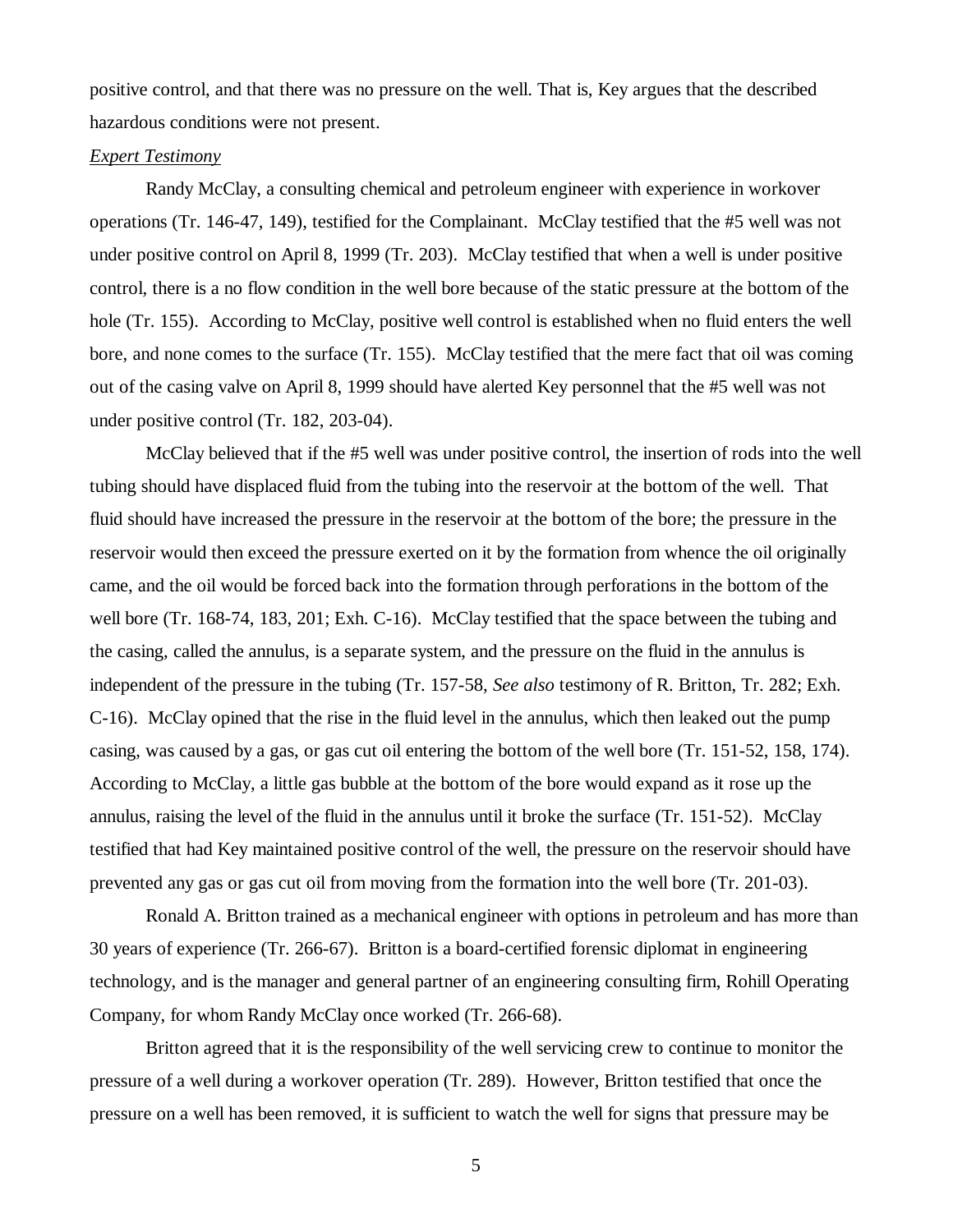rebuilding (Tr. 289). It was Britton's opinion that the 60 barrels of oil Key dumped down the well on April 7, 1999 created a hydrostatic cap sufficient to overcome any pressure from the bottom of the well, as evidenced by the slight vacuum found on the well head on the morning of April 8 (Tr. 279, 300). It is not possible, Britton stated, that gas, or oil-cut gas entered the reservoir where the hydrostatic pressure of the cap was sufficient to push fluid back into the formation (Tr. 300-01). Britton testified that the pressure at the bottom of the well was in equilibrium on April 8, and that *because* it was in equilibrium oil being forced from the bottom of the tubing by the insertion of the 3/4" rods would, in fact, create a U-tube effect, forcing fluid around the bottom of the tubing and up into the annular space, which is not closed off by any physical means (Exh. 280-81, 302-03, 305; Exh. C-16). Britton testified that there is a set rate at which a formation can accept fluid back into it; Britton explained that when oil is forced into the reservoir in excess of that rate, the rods act like a plunger or syringe, forcing oil out the other end, or, in this case, out of the pump casing valve (Tr. 304, 309). Britton opined that is what was happening on April 8, 1999 (Tr. 309).

Britton testified that the observations of Key's crew on April 9 do not support Randy McClay's theory, in that a gas bubble expanding as it rose to the top of the bore would create an ever increasing flow of oil as more fluid is displaced in the annular space. The flow of oil would not start and stop with the addition of rods (Tr. 293, 306).

## *Discussion*

This judge finds that Complainant did not carry its burden of establishing a violation of  $\S5(a)(1)$ of the Act, in that it did not establish that Key failed to maintain positive control of the #5 well, or that Key did not perform its work safely given the amount of pressure on the well.

"Positive well control" is defined neither by Key's employee handbook, nor by the API; however, based on the expert testimony, and solely for the purpose of deciding this matter, this judge finds that positive control is established when the hydrostatic pressure exerted on the reservoir by the fluid in the well bore prevents gas, or oil-cut gas from entering the well from the formation.

According to Complainant's witness, McClay, the flow of oil from the pump casing proves that the hydrostatic pressure Key created by dumping 60 barrels of oil down the well was inadequate to prevent gas, or oil-cut gas from migrating into the reservoir and up through the annular space of the well casing. Key's expert maintains that the correlation of the flow of oil from the pump casing to the insertion of rods into the well bore proves that the pressure on the well bottom was static. Britton explained, to this judge's satisfaction, how the set rate at which the formation will accept, or reabsorb, fluids will result in a U-tube effect, forcing fluid up to the open space at the top of the well bore. Stated

6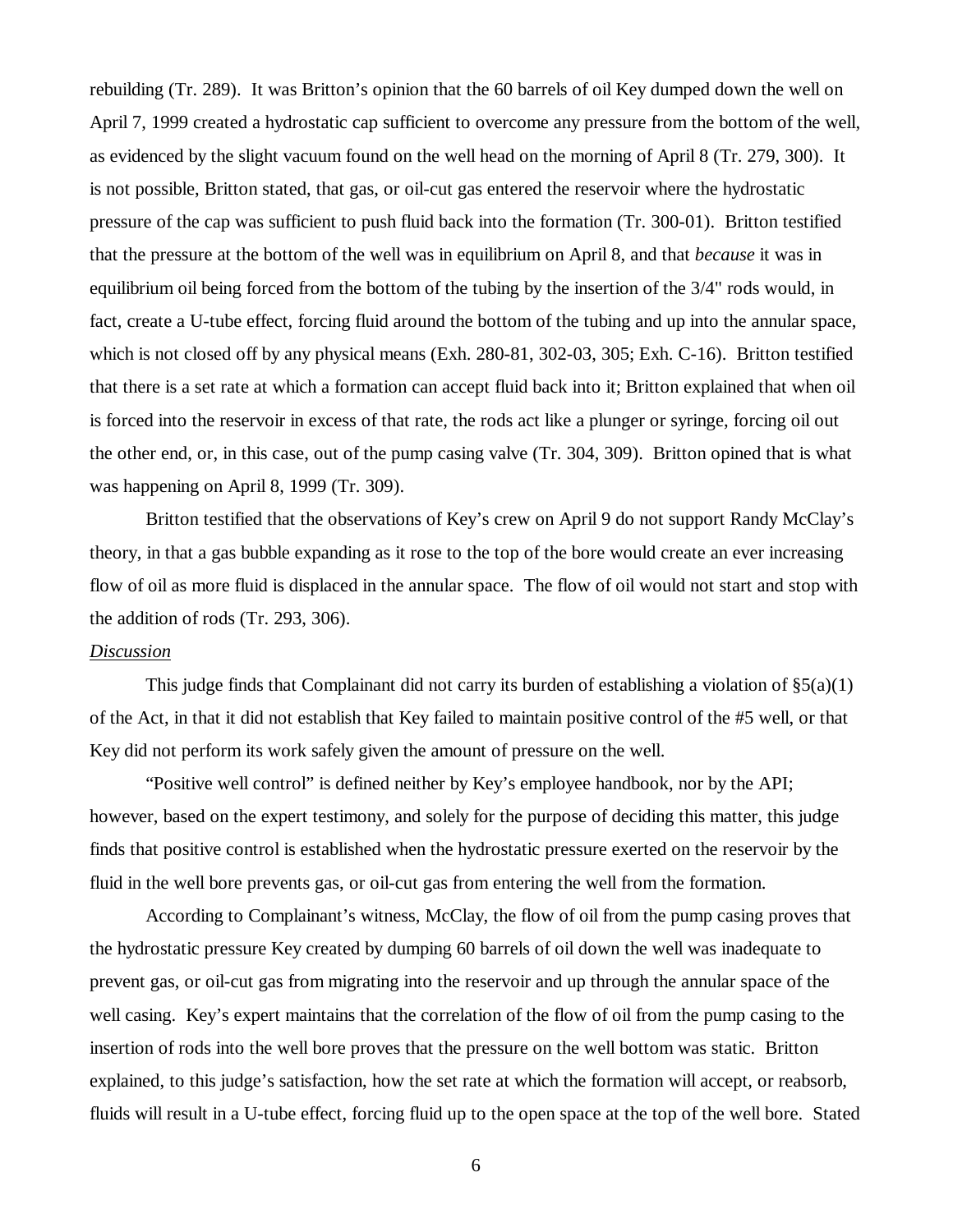differently, the spillage of one to one and a half barrels of oil at the rig was merely the result of displacement caused by insertion of the rods into the well, and was not the result of reservoir pressure forcing oil or gas up the well, or of a lack of positive control.

Key's expert credibly accounts for the flow of oil at the pump casing. Standing alone, the contrary opinion of Complainant's witness is insufficient to establish that the 60 barrels of oil placed into the well on April 7, 1999 was no longer positively controlling any pressure that might have been on the well on April 8, 1999.

Because Complainant failed to establish the existence of the cited hazard, citation 3, item 1 is vacated.

#### **Docket # 99-1530 - Alleged Violation of §5(a)(1)**

Serious citation 1, item 1 alleges:

Section  $5(a)(1)$  of the Occupational Safety and Health Act of 1970: The employer did not furnish employment and a place of employment which were free from recognized hazards that were causing or likely to cause death or serious physical harm to employees in that employees were exposed to a fire/explosion hazard:

At the Garcia Lease Well #5 during well workover operations, the employer did not protect employees from the recognized hazard of venting potentially flammable offgas vapors directly under the truck in close proximity to the immediate work area and potential ignition sources (e.g. truck engine and exhaust system). On April 8, 1999, an employee was fatally struck by flying parts from a vacuum truck where the cargo tank exploded while accepting an overflow of petroleum oil/gas mixture via direct connection to the well head.

Among others, one feasible and acceptable abatement method to correct these hazards is to vent potentially hazardous offgas from vacuum truck tanks to a safe location, as referenced in the API Publication 2219 (1986), Paragraph 7.4 which states, "When volatile flammable or toxic liquids are loaded, the vacuum pump exhaust should be vented downwind of the truck by attaching a length of hose sufficient to reach an area that is free from hazards and personnel" (see 7. 1).

## *Facts*

Pena testified that between a barrel and a barrel and a half of oil spilled onto the ground (Tr. 64). Pena stated that he spoke to Charlie Montgomery, Mueller's company man (Tr. 25), asking him what he wanted to do about the oil, to keep it from making a mess on the ground (Tr. 48). Pena testified that, normally, Key uses its own open top skid tank to collect oil spills (Tr. 48-49, 54). In this case, however, Montgomery told Pena that he would get a vacuum truck; the truck would be hooked up to the casing valve to collect the oil that was spilling (Tr. 48). Pena testified that he has used the open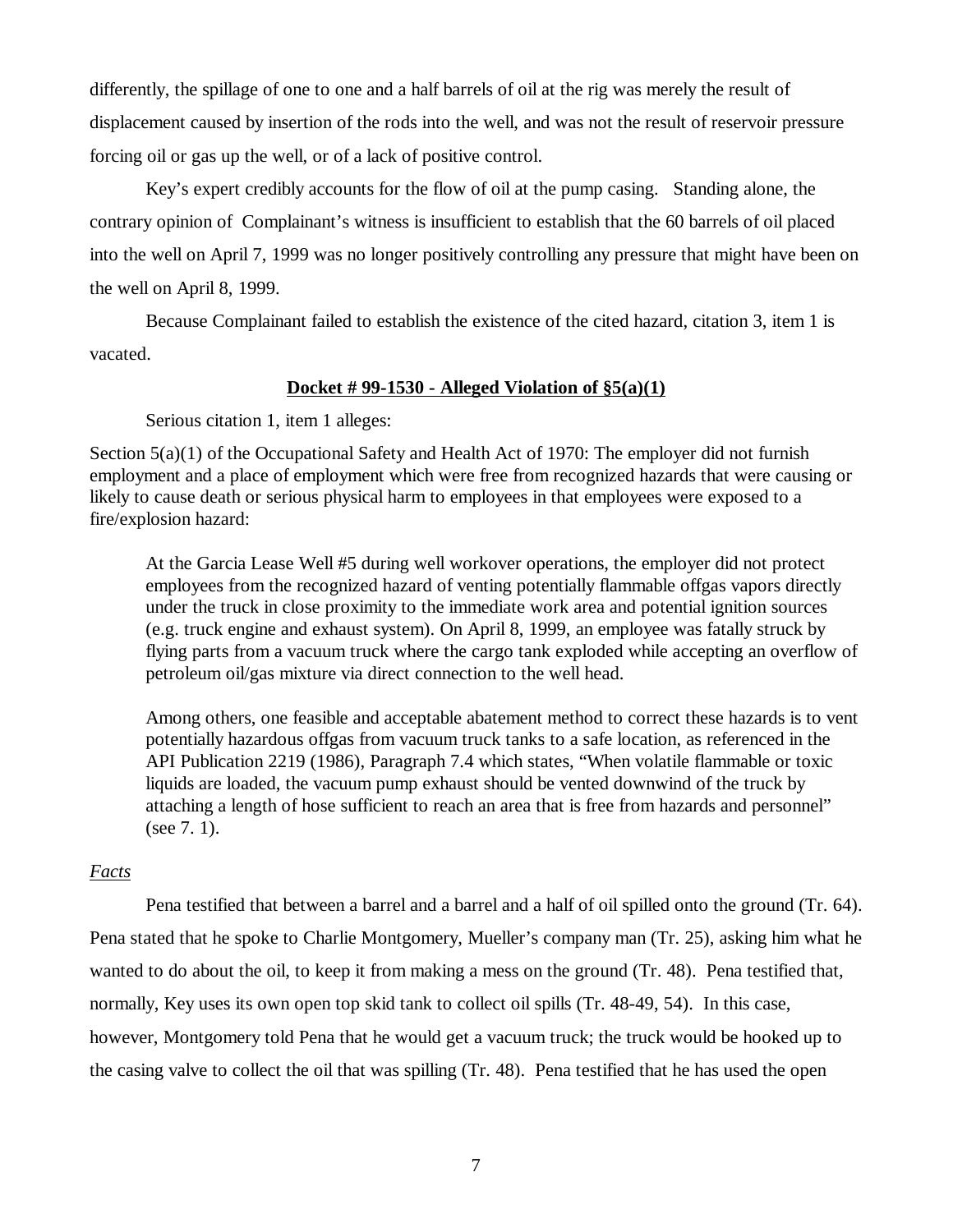topped tank to collect oil overflows countless times; he has used a vacuum truck for that purpose two or three times in the past 19 years (Tr. 54-55).

A vacuum truck provided by  $J \& R$  Valley Oil Field Services (Tr. 10), arrived at the well site after lunch that afternoon (Tr. 56). Pena testified that he could not recall whether it was he or Montgomery who explained the job to the driver, or whether the driver was specifically told he would be collecting oil (Tr. 56-57). Pena was sure the driver could see the spill, and knew he would be working with oil (Tr. 57). A hose was attached to the valve where the oil was leaking and fed into the vacuum truck (Exh. C-16). Pena testified that because the truck was sitting at a lower elevation than the pump valve, it was not necessary to turn on the vacuum pump, the oil would "gravity feed" into the tank (Tr. 65-66).

Pena testified that he told the driver to be sure his vent was open before they opened the valve on the pump casing (Tr. 59). Pena testified that the vent, or overflow valve, is connected to a line that goes through the tank to a dome in the top front of the tank (Tr. 61). The overflow valve prevents the tank from pressurizing as oil displaces the air in the tank (Tr. 61-63). The displaced air travels down the line and is vented underneath the tank (Tr. 60-63; Exh. C-18). *See also,* testimony of Ronald Britton (Tr. 274).

Both Pena and Duron believed that there was no gas in the oil coming out of the well and being fed into the vacuum truck (Tr. 95, 137). Pena testified that only displaced air was being vented out the overflow valve (Tr. 95). Duron knew, however, that the vacuum truck engine was running while the truck was hooked up to the wellhead (Tr. 132).

Randy McClay testified that the #5 well was producing light crude, which is a volatile fluid containing concentrations of hydrocarbons that are gaseous at standard atmospheric conditions, *i.e.,* methane, ethane, propane, butane (Tr. 184). McClay testified that before feeding light crude into a vacuum truck, one should draw out all the oxygen with the vacuum pump so as not to create an explosive mixture; the vacuum pump exhaust should be vented to a remote area downwind, away from personnel and ignition sources (Tr. 186-87). McClay stated that his analysis of the oil remaining in the hose of the vacuum truck, which is the subject of this citation, showed that there were "light ends" in the oil that was being fed into the truck, which would have vaporized when exposed to atmosphere (Tr. 194). McClay believed the vacuum pump should have been running, but stated that, even though it was not, the tank, which had a potential for collecting and emitting combustible vapors, should have been vented away into a safe area away from the pulling unit engine (Tr. 187-88, 193-94).

8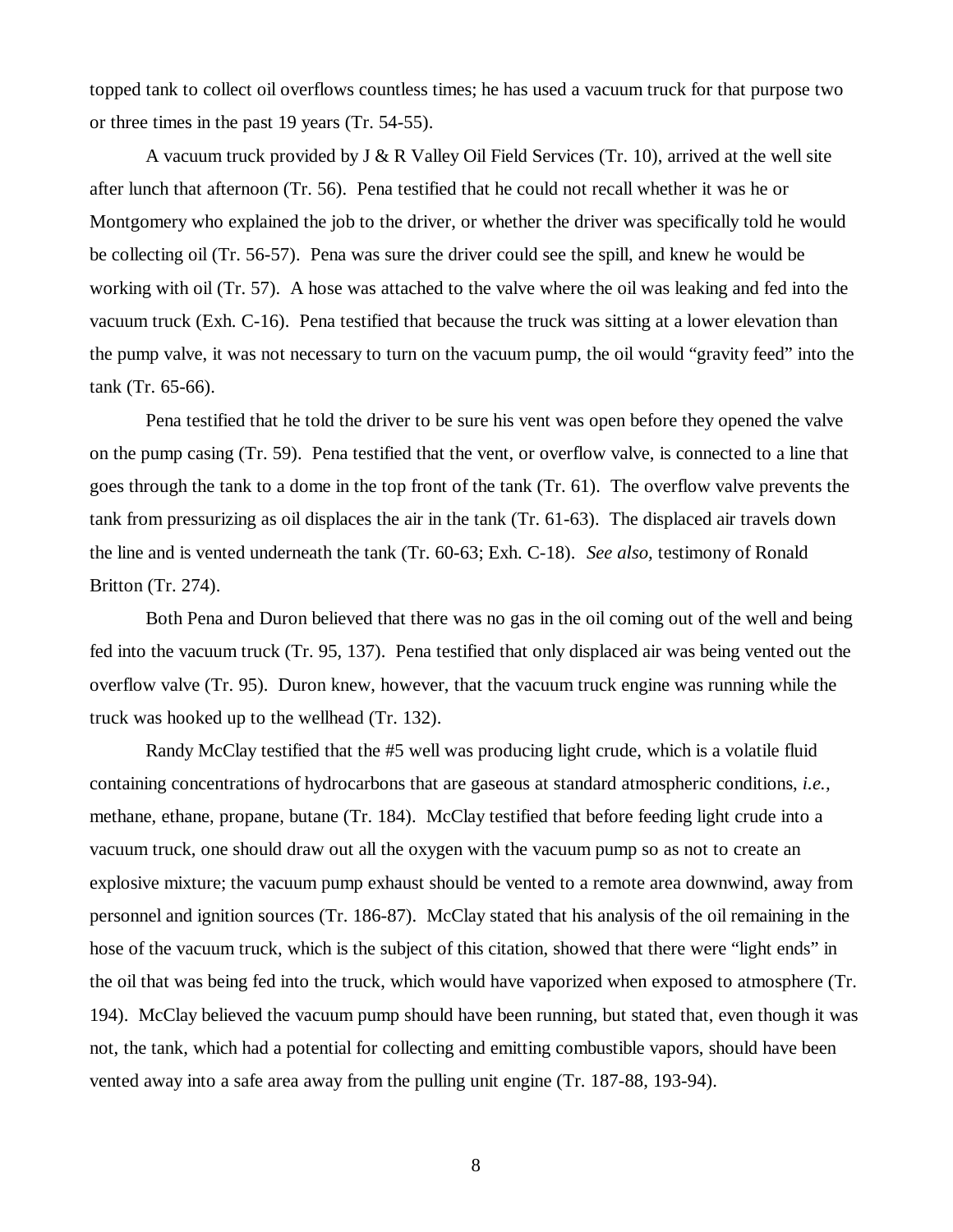The Complainant also introduced the March 1999 API Publication 2219, ¶5.1.1 **Hazards of**

## **Vacuum Truck Operations**, which states:

Although using vacuum trucks provides a fast, safe and efficient method of cleaning up spills and removing liquids, tank bottoms, solid materials and waste from tanks and vessels in petroleum facilities, incidents have occurred during vacuum truck operation.

\* \* \*

Vacuum truck owners and operators, as well as facility personnel, should be aware of the numerous potential hazards associated with vacuum truck operations in petroleum facilities, including, but not limited, to the following:

a. *Sources of ignition, including vacuum truck engine and exhaust heat*; pump overheating; faulty or improper electrical devices; static electricity discharges; and outside ignition sources such as smoking, motor vehicles, stationary engines, etc.

b. Potential hazards including spills; flammable atmosphere within and around the vacuum truck, cargo tank, or source container; hose failures; and *discharges of flammable vapors to the atmosphere from the vacuum truck*, or the source, or the receiving container; and worker exposures to toxic vapors, liquids, or solids.

c. Potential hazards associated with the surrounding area and atmospheric conditions during the vacuum truck operations. There is a potential for discharged vapors to exceed PELs for exposed workers and/or to collect in low spots, particularly during atmospheric inversions and especially with high humidity when no wind is present. In addition, *vapors should not be discharged onto roadways or other areas where sources of ignition may inadvertently occur*. (emphasis added).

OSHA Compliance Officer (CO) Craig Weber testified that the 1986 API at ¶7.4 indicates that the

petroleum industry specifically recognizes a hazard arising from the venting of gasses from flammable or

toxic liquids into areas where personnel or ignition hazards are present. That paragraph provides:

When volatile flammable or toxic liquids are loaded, the vacuum pump exhaust should be vented downwind of the truck by attaching a length of hose sufficient to reach an area that is free from hazards and personnel.

(Tr. 212-12; Exh. C-4).

Weber stated that he learned, through interviews with employees on the site, that no hose was attached to the tank vent (Tr. 217). Weber testified that vapor vented from the tanker could accumulate, forming a combustible vapor cloud (Tr. 220). Weber testified that the truck engine, which was running as the tank was being loaded, could have provided an ignition source (Tr. 219).

Ronald Britton acknowledged that the oil that was spilling from the #5 well would give off fumes (Tr. 285, 295). Britton stated that the fumes would accumulate in the vacuum tanker [instead of dissipating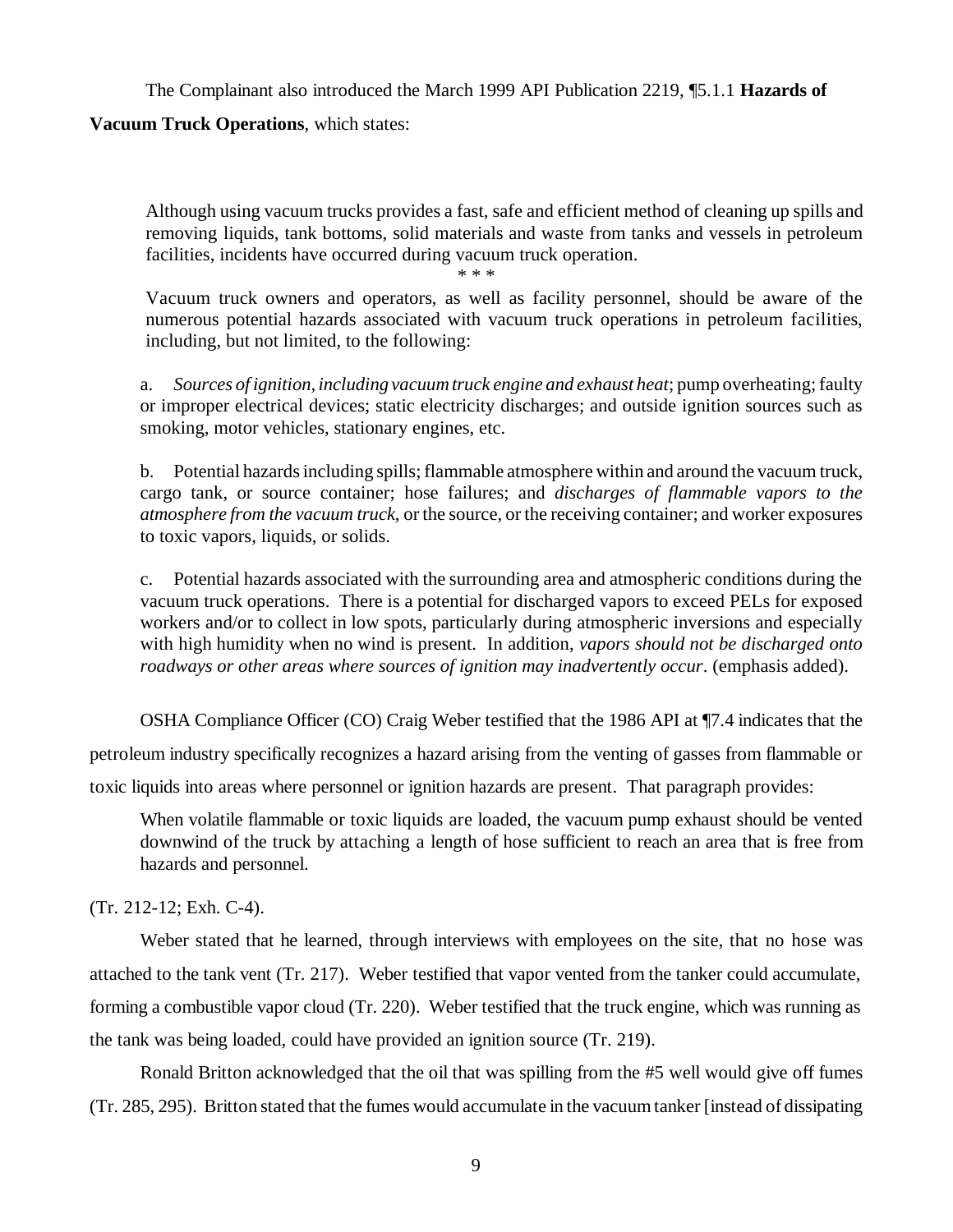"all over the location," as they would if the oil spill had been caught in an open tank] (Tr. 285, 295). Britton apparently assumed that the vapors would be vented from the truck, however, because he testified that the absence of a hose on the tank vent did not create a hazard. Britton believed that because the wind on the work site was coming from the southeast, it would have blown any gasses venting from the truck away from personnel, all of whom were working on the west side of the truck (Tr. 275).

## *Discussion*

Key argues that the API paragraph specifically mentioned in the citation ¶7.4 is inapplicable to the cited situation because the vacuum pump was not in operation, and was not exhausting vapors from the tank. Key maintains that the Secretary failed to establish that the venting of the tanker through the overflow valve constituted a recognized hazard.

This judge agrees that ¶7.4 is not specifically applicable to the cited circumstances; however, Key is not charged with a violation of the advisory API standard at  $\P$ 7.4, it is charged with violating §5(a)(1). As noted above, a "recognized hazard" for purposes of establishing a violation of  $\S5(a)(1)$  is any condition under the employers' control that is known to be hazardous either constructively, *i.e.,* by the industry in general, or actually, by the cited employer. *Pelron Corporation, supra.* The testimony of the expert witnesses provides ample evidence that the petroleum industry recognizes the potential for discharges of flammable vapors from crude oil. The provisions of the 1999 API warn both truck operators and facility personnel to be aware of the potential for discharges of flammable vapors from vacuum trucks. Its provisions are not limited to the vacuum pump exhaust. Finally, The API specifically recognizes the danger of discharging such vapors into areas where sources of ignition are present. Paragraph 5.1.1 of the 1999 API specifically recognizes vacuum truck engines and exhaust heat as ignition sources.

The Complainant has shown that a reasonable person familiar with the petroleum industry would recognize a hazard in the venting of potentially flammable offgas vapors directly under a truck in close proximity to the immediate work area and potential ignition sources, in this case a running truck engine and exhaust system.

The cited condition presented a hazard to Key's employees that was likely to cause death or serious physical harm. Key, through its supervisory personnel, Pena and Duron, knew both that the tanker was being vented at the bottom of the tanker, and that the vacuum truck engine was running. Key personnel should have known that, not only air, but flammable vapors coming off the crude being pumped into the tank would be vented through the overflow valve.

Finally, the hazard could have been eliminated or materially reduced either by removing the ignition source, *i.e.*, shutting off the truck engine, and/or by venting the tanker away from potential ignition sources.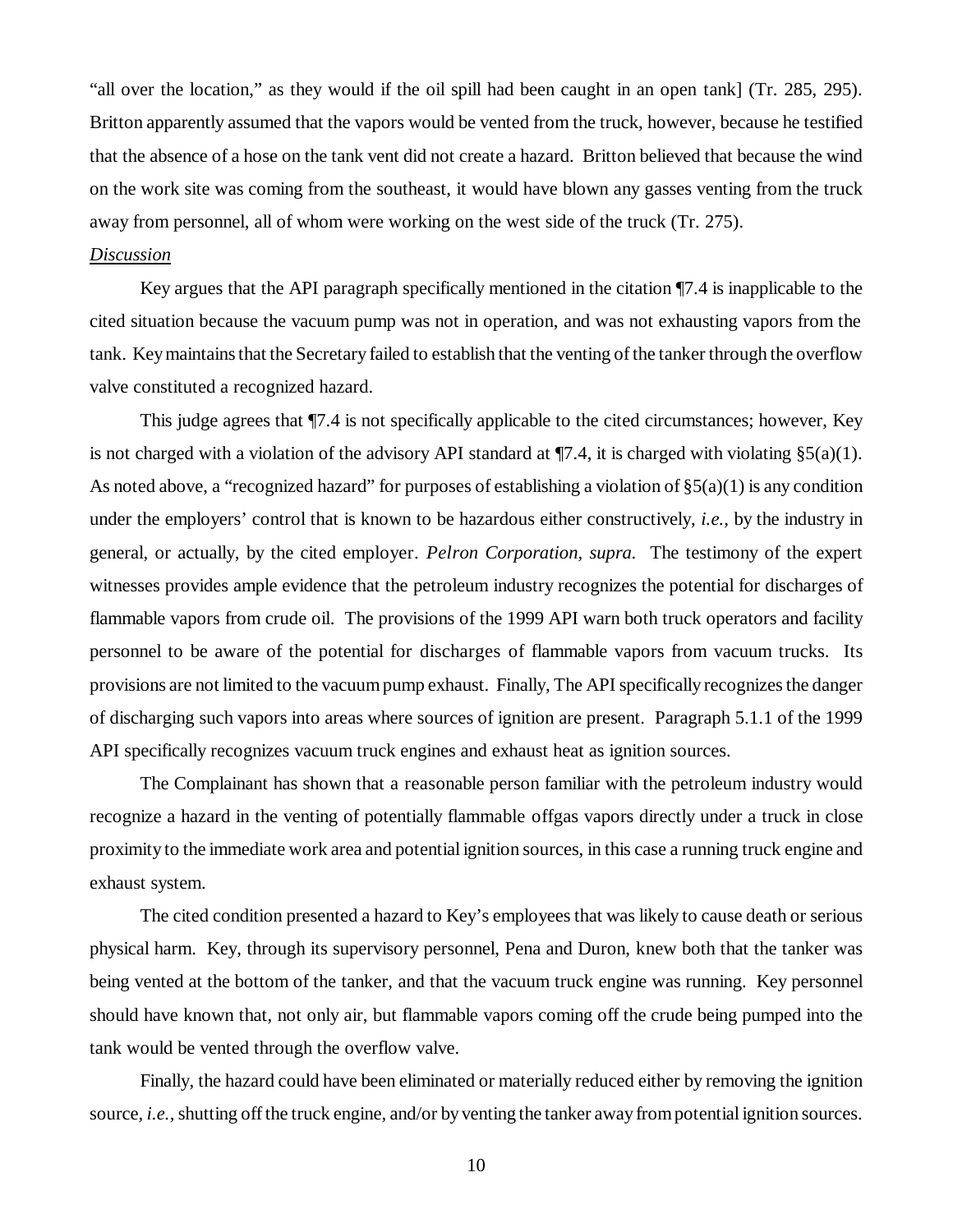Though Key did not own the vacuum tanker or employ the truck's operator, Key's rig supervisor did exercise some control over the operation, directing the truck operator to be sure to open the tanker's vent. The record establishes that Key should have recognized the danger the running truck posed to its own employees and taken measures to protect those employees beyond relying on the wind to carry vapors away from the vacuum truck. The cited violation will be affirmed.

### *Penalty*

A penalty of \$5,000.00 has been proposed for this item. Key is a large company (Tr. 241). There can be no question that the explosion of a vacuum tanker gives rise to a "substantial probability" of death or serious physical harm including death, and so constitutes a "serious" violation under §17 of the Act. Seven Key employees were exposed to the fire and explosion hazards posed by the cited condition (Tr. 220- 21). The gravity of the violation is high. CO Weber testified that no reductions in the size of the penalty were given for history or good faith, because Key had received other "serious" citations within the prior three years (Tr. 241).

Key introduced no evidence mitigating the Secretary's characterization of the violation. I find that the \$5,000.00 penalty proposed is appropriate, and will be assessed.

### **Alleged Violation of §1910.1200(e)(2)(ii)**

Serious citation 1, item 2 alleges:

 $29$  CFR 1910.1200(e)(2)(ii): The employer did not develop, implement, and maintain at each workplace a written hazard communication program which included the methods the employer uses to inform the other employer(s) of any precautionary measures that need to be taken to protect employees during the workplace's normal operating conditions and in foreseeable emergencies:

The employer did not develop and implement an effective written hazard communication program which addressed methods to inform other employers assisting in its operations of the hazards of handling, storing, and transporting crude oils generated/emitted during well workover operations on oil and gas wells.

# *Facts*

 CO Weber testified that Key failed to comply with the cited standard in that, if its hazard communication (Hazcom) program did contain provisions for informing other employers of the hazards associated with crude oil during normal operating conditions, those provisions were not implemented (Tr. 223). Weber believed that the driver from J & R knew he was going to be receiving crude oil (Tr. 247). However, Weber maintained, no one from Key ever met with the driver from  $J \& R$  to discuss necessary precautions for the safe loading of the oil (Tr. 223). Specifically, Weber stated, Key should have discussed the safe venting of offgasses from crude oil with the driver (Tr. 226, 228).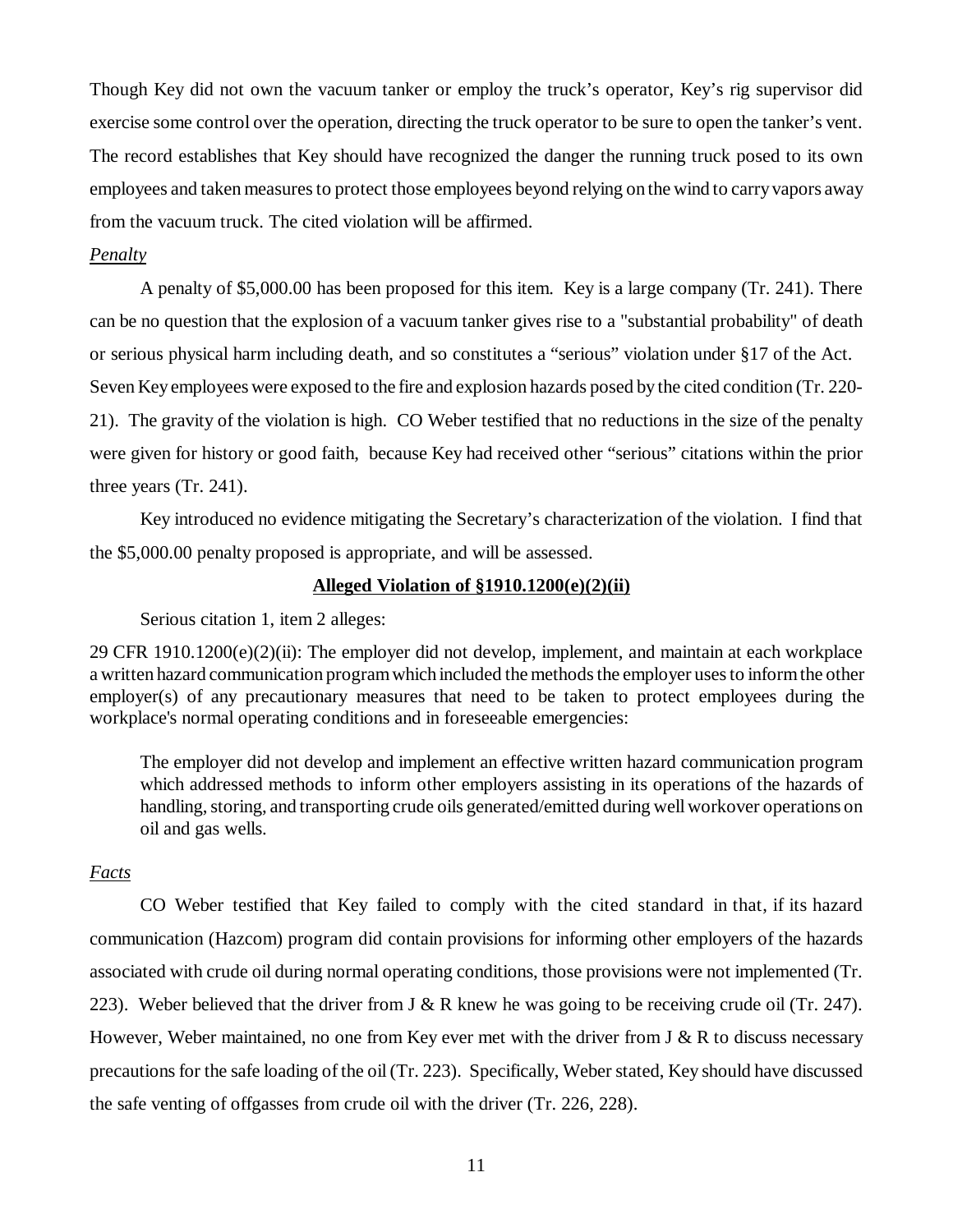Kenneth Houston, the Division Safety Director for Key, testified that Key has a Hazcom program, a copy of which was at the #5 well site (Tr. 258). Houston testified that the program contains a material safety data sheet (MSDS) for crude oil (Tr. 258). Houston stated that Key had a reasonable expectation that the driver for  $J \& R$  had received training from his own employer, and was familiar with the hazards associated with crude oil (Tr. 259). Houston did not believe it was Key's responsibility to educate the employees of other service providers on the site (Tr. 260).

#### *Discussion*

The cited standard provides:

*Multi-employer workplaces.* Employers who produce, use or store hazardous chemicals at a workplace in such a way that the employees of other employer(s) may be exposed. . . shall additionally ensure that the hazard communication programs developed and implemented under this paragraph (e) include the following: \* \* \*

(ii) The methods the employer will use to inform the other employer(s) of any precautionary measures that need to be taken to protect employees during the workplace's normal operating conditions and in the foreseeable emergencies;. . ..

Complainant alleges that Key's Hazcom program failed to comply with the cited standard in that it did not include methods for informing other employers of precautionary measures that they should take to protect their own employees. Key's Hazcom program was never introduced into evidence, however. Complainant maintains, that even if Key's Hazcom program was adequate, Key violated the cited standard in failing to *implement* their program by discussing safe means of loading crude oil into a vacuum truck with J & R's vacuum truck driver. Key does not address the adequacy of its Hazcom program, but maintains that, in any event, the cited standard does not require that it train the employees of other employers. This judge agrees.

The cited standard states that when an employer produces, stores, or uses hazard materials on a work site, its Hazcom program must include methods for providing Hazcom information to other employers who will have employees working on the site. Complainant introduced no evidence establishing the contents of Key's Hazcom program. Nor did Complainant establish what, if any, information was possessed by, or provided to, J & R Valley Oil Field Services about the materials on the #5 well site. Instead, Complainant seeks to establish a violation by showing that Key did not discuss the hazards of working with crude oil directly with J & R's employee, the tanker driver. Insofar as Complainant bases its citation on any duty Key might have to train  $J \& R$ 's employees, this judge finds that the citation is contrary to the plain language of the standard, which requires only that  $J \& R$  be supplied with any information it might need to train its own employees. Additionally, the Secretary's contention that "due diligence requires [Key] to develop and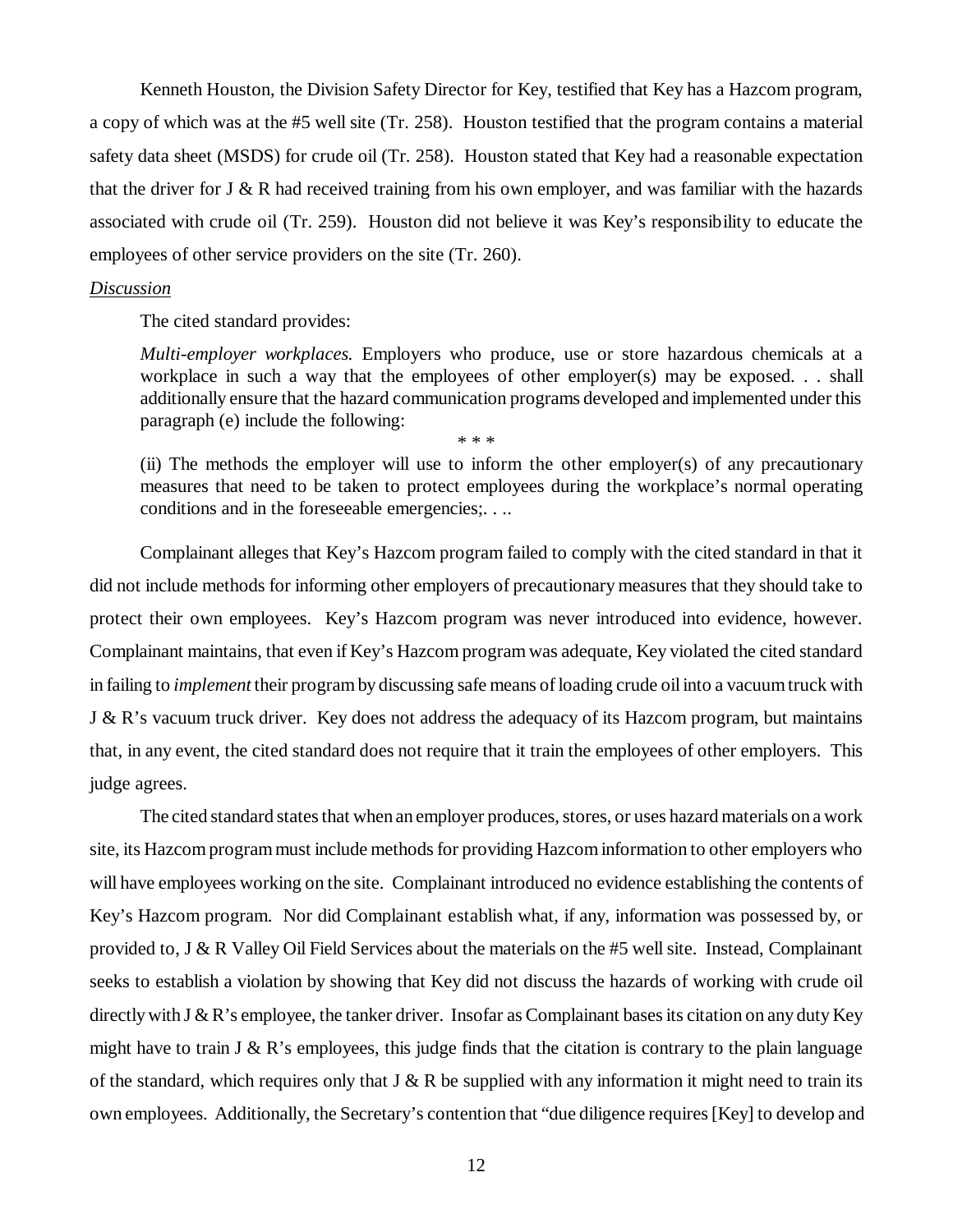implement a plan for ensuring that *all* individuals working near flammable oil and gas are advised of hazards and protected" is contrary to established case law in the Fifth Circuit, in which this case arises. The Court of Appeals in that circuit has held that the Act creates no duty to non-employees. *Melerine v. Avondale Shipyards, Inc.*, 659 F.2d 706 (5th Cir. 1981).

Because the Secretary failed to show, by a preponderance of the evidence, either that Key's Hazcom program was deficient, or that J & R was not provided with the required information, this item will be vacated.

# **Alleged Violation of §1910.23(c)(1)**

Repeat citation 2, item 1 alleges:

29 CFR 1910.23(c)(1): Open sided floor(s) or platform(s) 4 feet or more above the adjacent floor or ground level were not guarded by standard railing (or the equivalent as specified in 29 CFR 1910.23(e)(3)(I) through (v)), on all open sides:

At Garcia Lease Well #5 during well workover operations, employees were exposed to a fall hazard of 4 feet 7 inches from the rig floor to ground. The open floor on the east side was missing a guardrail entirely. The west side had a 38-inch gap between guardrail panels. The south side of the floor had a similar gap between guardrails.

The Dawson Production Services Rig #3016 was previously cited for a violation of this Occupational Safety and Health Standard or its equivalent Standard which was contained in OSHA Inspection #300234796, Citation #01, Item #C02, Issued on 03/25/98.

# *Facts*

The evidence establishes that the workover rig platform was completely unguarded on the east side, and that there were unguarded gaps in the railing on the south and west sides (Tr. 70, 229-32; Exh. C-19, C-20). Both Pena and Duron testified that the east guardrails were removed to make it easier for the employees on the ground to pass rods up to the two Key employees working on the rig platform (Tr. 70-72, 139-40). Pena testified that they were not passing materials through the open space, or V-door, on the south, and that the opening should have been guarded with a chain (Tr. 73; *See also* Duron's testimony, Tr. 141-42). The third opening was intended for ladder access, however, Pena testified that their ladder was too long and was not installed (Tr. 87).

CO Weber testified that Key had been cited for the identical standard in 1998 (Tr. 234-35; Exh. C-5).

# *Discussion*

The cited standard provides:

Every opensided floor or platform 4 feet or more above adjacent floor or ground level shall be guarded by a standard railing (or the equivalent. . . ) on all open sides except where there is entrance to a ramp, stairway or fixed ladder.. . .